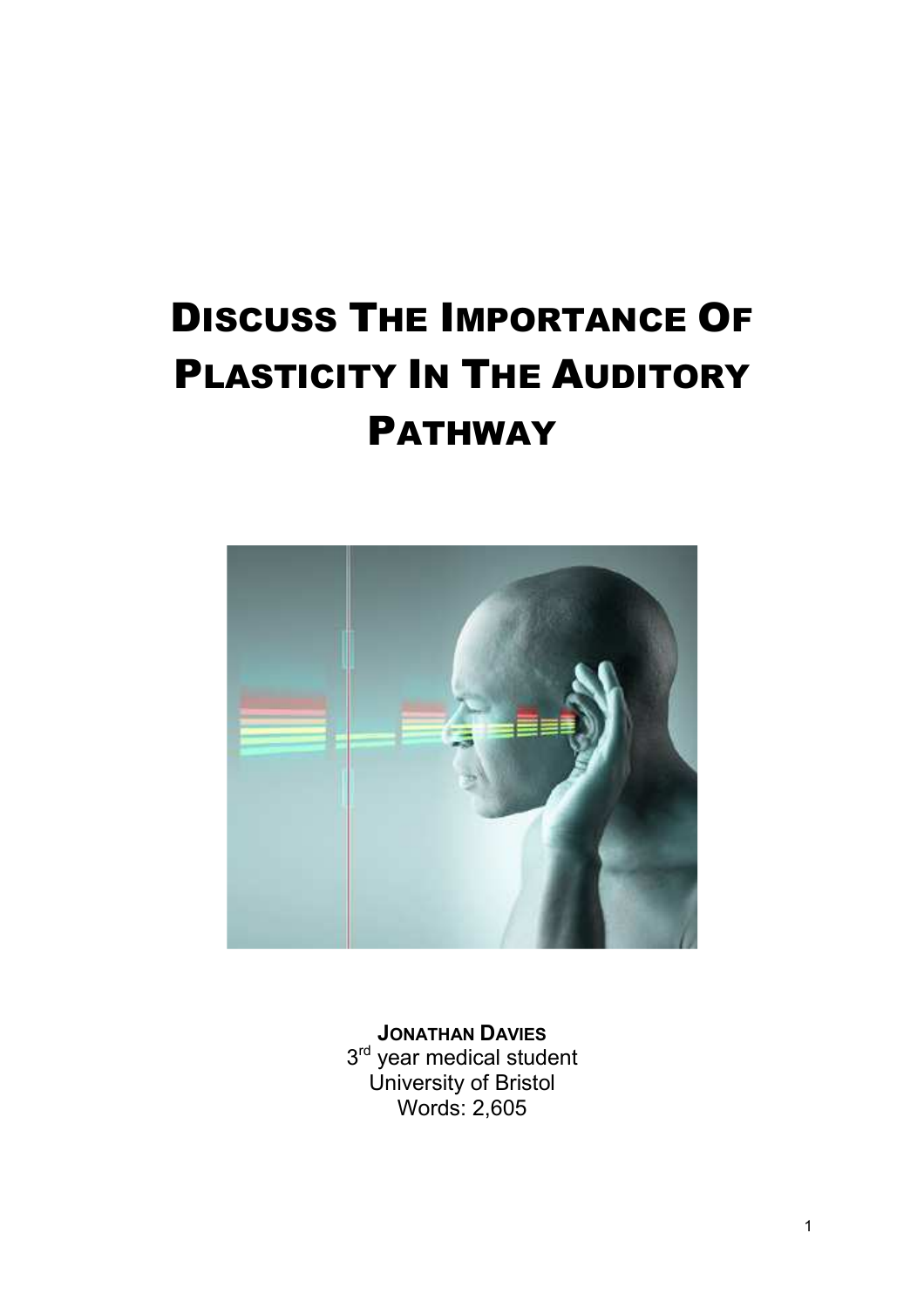#### Introduction

Plasticity of the auditory pathway is central to both the healthy development of hearing and of language, and it is also very relevant when considering diseases which are known to affect hearing. Nearly nine million people are deaf or hard of hearing in the UK $1$ . Some will have been born with a deficit, others will develop one, most commonly as part of the ageing process: over 70% of 70 year-olds in the UK have some kind of hearing loss<sup>1</sup>. The impact a deficit can have ranges from minor to profound, and it can affect how people interact with, and are perceived by, society. Understanding how plasticity affects the auditory pathway is playing an important role in improving the healthcare these people receive.

The scope of this topic exceeds what can readily be covered in this essay, so discussion will be limited to some key areas. The essay begins with a definition of plasticity and a brief reprise of the auditory pathway. The relevance of plasticity will then be discussed with respect to how hearing develops, how it can change in adulthood, what happens when it is disrupted, and what happens if it is restored. Many of the experiments cited are invasive, so necessarily come from animal models. However, the increasing use of non-invasive techniques, such as functional imaging studies, now allow the human auditory pathway to be studied *in vivo*.

Plasticity (or 'neuroplasticity') refers to, "alterations in the physiological and anatomical properties of neurones in the brain in association with sensory stimulation and deprivation<sup>2</sup>." In other words, the property of the central nervous system to modify itself as a result of sensory experience.

The auditory pathway (figure 1) comprises a cochlea, auditory processing centres contained within the brain (e.g. the primary auditory cortex, A1), and the neurones and relay nuclei connecting them. When sound waves reach the cochlea, inner hair cells (IHCs) on the basilar membrane transduce them into electrical impulses. The frequencies of the incoming waveform determine which parts of the basilar membrane, and therefore which IHCs, are stimulated: those at the base respond more to high frequencies, while those at the tip respond more to low frequencies. Thus, the frequencies of the waveform are mapped from high to low onto the basilar membrane in a so-called 'tonotopic map.' This topographic representation of frequency is replicated at successive levels of the auditory pathway, and the resultant maps are very relevant to our discussion because they are a common site of neuroplasticity. For example, the first region of the cerebral cortex to receive auditory input, the primary auditory cortex, is tonotopically organised (see figure 2). From here, increasingly complex feature detection takes place as information moves outwards to the secondary (A2) and tertiary (A3) auditory cortices, before reaching auditory association areas.



**Figure 1**. Overview of the ascending auditory pathway and its main relay centres. Both the contralateral and ipsilateral pathways are shown.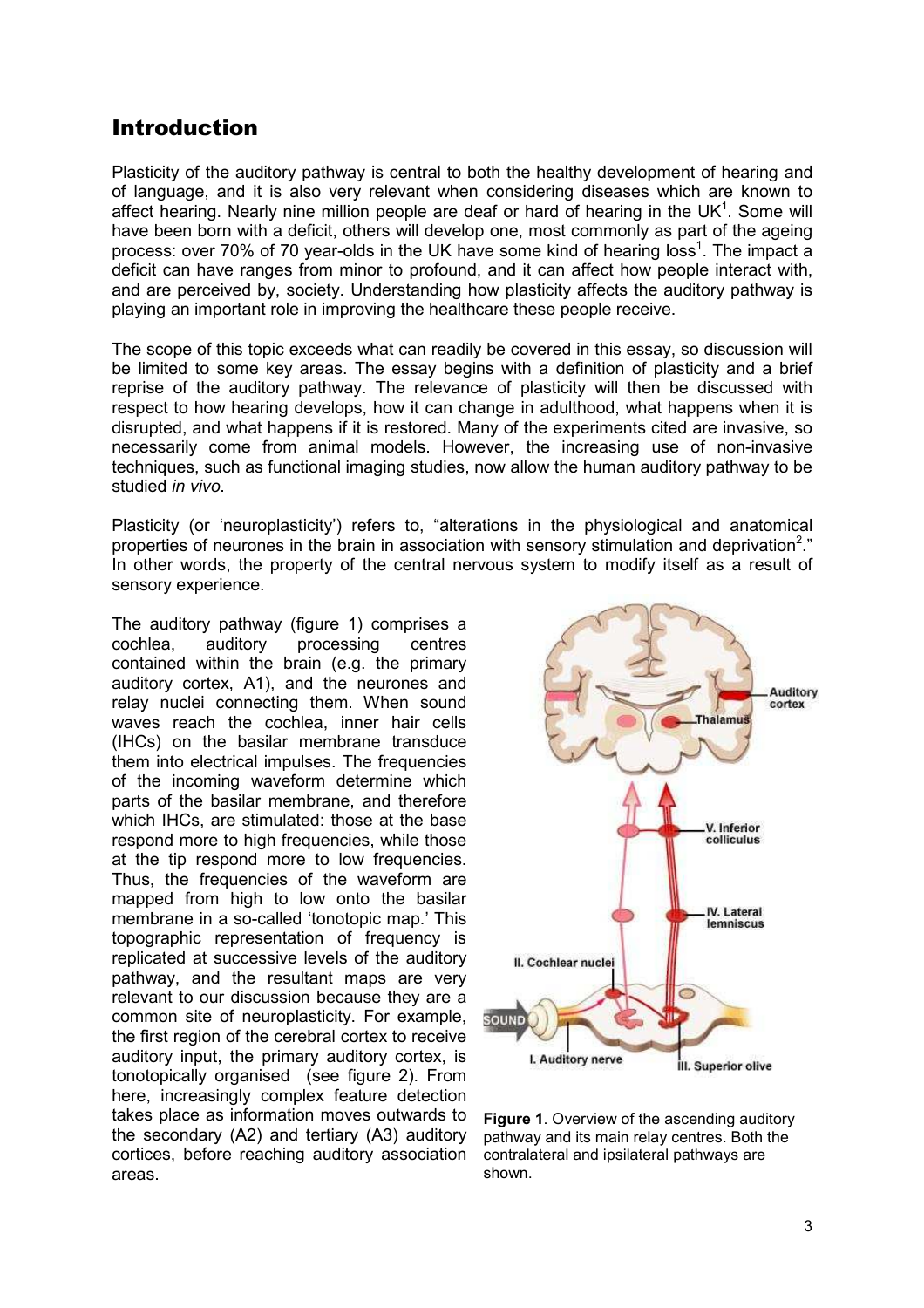

**Figure 2**. Location of the primary and secondary auditory cortices. The detail of A1 shows how the tonotopic map of the basilar membrane is preserved at this level of the auditory pathway.

### Plasticity during normal development

Neuroplasticity is most pronounced during infancy, as neural architecture is being established<sup>3</sup>. Thus, early auditory input can have a profound effect on the functional organisation of the developing auditory pathway. For example, young rats exposed to puretone stimuli develop over-representation of training frequencies in their A1 tonotopic map at the expense of neighbouring frequencies<sup>4</sup> (see figure 3). The real-world importance of this tonotopic plasticity remains unclear, but it might allow frequency sensitivity to be adjusted to the environment in which a juvenile develops.

Plasticity is also important in developing sound localisation. Physical cues, namely the differences in sound level and arrival time between the two ears (binaural cues) and the spectral modifications produced by the pinnae (monaural cues), are processed to generate a map of auditory space, which is represented in the superior colliculus<sup>5</sup>. This map is highly plastic during development: the monaural occlusion of juvenile ferrets caused the map to undergo neural changes that preserved the alignment between representations of visual and auditory space<sup>5</sup>. This plasticity is crucial because it means the auditory pathway can accommodate the changes in head and pinna size that inevitably occur as part of growth. Without it, growth would increasingly derange sound localisation and we would lose the ability to detect where a sound was coming from as we got bigger.

Plasticity is not uniform throughout development. Instead, there are 'critical periods,' "temporal windows in postnatal development when experience profoundly influences the final organisation of neural connections<sup>6</sup>". During such periods, gross alterations of neural circuitry are possible, occurring at the level of axonal<sup>7</sup> and dendritic branching. The resultant circuitry is highly stable and seems to constrain the plasticity that is possible during adulthood<sup>8</sup>. Certain sensory inputs must be acquired during a critical period if normal development is to proceed. Full discussion of language acquisition is beyond the scope of this essay, but the learning of native speech sounds is a good example of plasticity and critical periods.

World languages collectively contain around 600 consonants and 200 vowels<sup>9</sup>, but each language only employs about 40 phonemes<sup>10</sup> (the smallest segment of speech employed to form meaningful contrasts). Unlike adults, infants have the ability to discriminate virtually all phonemes<sup>11</sup>, but this universality is not maintained: by 12 months, English-learning infants have difficulty distinguishing non-English phonemes<sup>12</sup>. At the same time, infants' ability to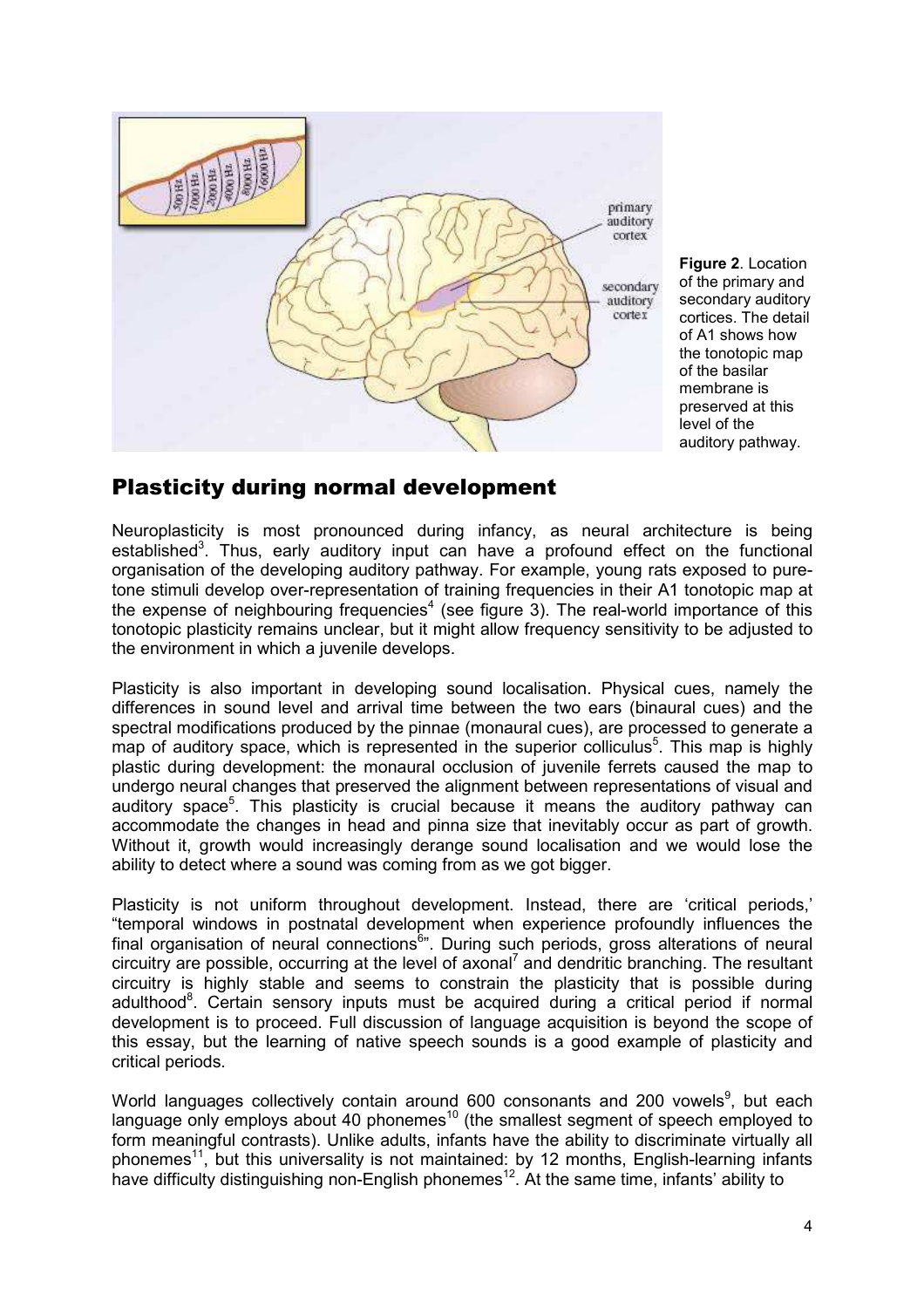

**Figure 3**. Effects of training on tonotopic representation in an area of A1. (a) Frequency map before training. The area occupied by each frequency band is roughly equal. (b) Frequency map after 15kHz pure-tone training. The region occupied by neurones selective for frequencies around 15 kHz is expanded. Frequencies just below and above 15 kHz are underrepresented. Reproduced from Dahmen and  $King<sup>3</sup>$ 

discriminate native phonemes improves<sup>13</sup>. Thus, plasticity of the auditory pathway during this critical period optimises perception of our native language while constraining the subsequent learning of a second language. This has obvious educational implications, not least when languages are most effectively taught, but, as will be discussed, it also has implications for when cochlear implants are optimally implanted.

## Plasticity in hearing adults

Contrary to previous thinking<sup>14</sup>, we now know that neuroplasticity extends into adulthood, thanks in part to *in vivo* imaging<sup>6</sup> (see figure 4). Adult plasticity is more local than plasticity during development, and this is likely to limit the extent to which the adult brain can be reorganised<sup>15</sup>. It has been argued that the resulting stability "may be desirable... to achieve the efficiency and reliability of a mature neural system<sup>3</sup>". However, if sensory input is altered sufficiently, or if it possesses special behavioural relevance, surprising levels of plasticity can result, as illustrated by perceptual learning.

Perceptual learning describes how perceptual abilities can be improved by training, and it is thought to reflect neuroplasticity. The first to establish this in the adult auditory cortex were Recanzone *et al.*<sup>16</sup>. Monkeys trained on a tone discrimination task exhibited a redistribution within the A1 tonotopic map: areas representing training frequencies increased in size while areas representing non-training frequencies shrank. Furthermore, the size of the change correlated with performance: the bigger the redistribution, the better the monkey was at discriminating frequencies. In other words, this plasticity appeared to have *perceptual* consequences; the monkeys were, in some demonstrable sense, better able to 'hear' the sounds. Recanzone *et al*.<sup>16</sup> also showed that behavioural relevance helps determine the degree of neuroplasticity. If monkeys were played the same training tones but were simultaneously engaged in a tactile discrimination task, the tonotopic map of A1 did not alter.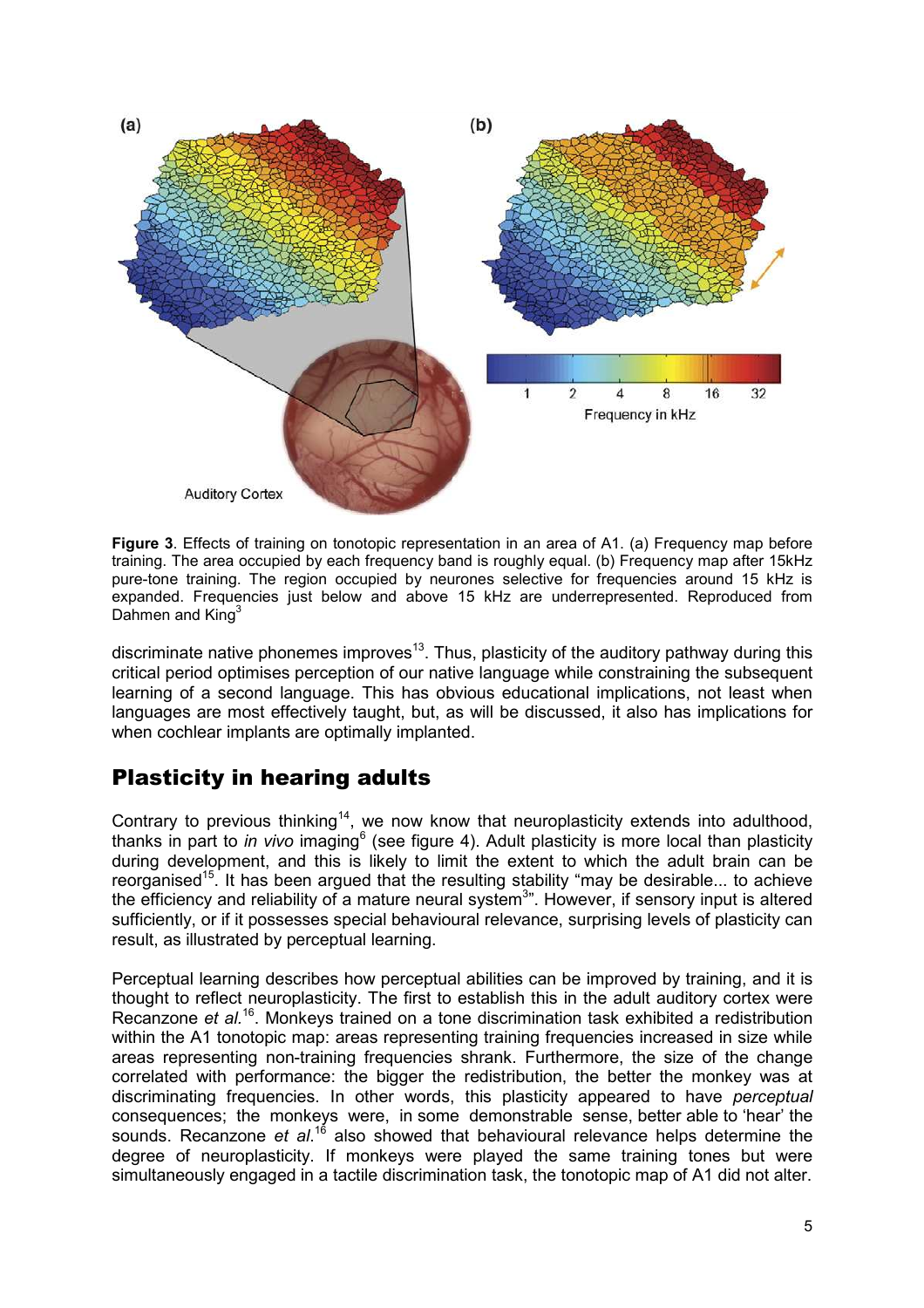

**Figure 4**. High resolution time-lapse images of a dendritic region (yellow box) in the mouse barrel map. Arrowheads demarcate transient, semi-stable and stable spine formation. Scale bar, 5µm. Reproduced from Trachtenberg *et al.*<sup>6</sup>

This is important because it shows that top-down inputs, such as attention, help determine whether neuroplasticity occurs.

Cortical redistribution may not be the only way plasticity can affect perceptual learning. Recent human studies using functional imaging have shown that improved speech segregation<sup>17</sup> and temporal discrimination<sup>18</sup> were accompanied by the auditory cortex becoming more responsive to the training stimuli rather than altering its tonotopic distribution. Taken collectively, these findings demonstrate that perceptual learning allows the auditory pathway to be shaped by the very experiences it gathers. The significance of this for day-to-day hearing is yet to be fully established, but its importance to auditory rehabilitation is discussed later.

### Hearing loss and plasticity

When an ear is deafened, there is a cascade of changes in the auditory pathway. For example, animals in which IHCs were inactivated before the onset of hearing exhibited major changes in the auditory pathway: within days, 50-90% of cochlear nucleus neurones died<sup>19</sup> and there were substantial losses in the superior olivary complex<sup>20</sup>. Such degeneration has been linked to the loss of afferent activity in the auditory nerve<sup>21</sup>, which may be clinically important given that electrical stimulation of the nerve has been shown to protect the developing auditory pathway from degeneration  $22$ . This is particularly relevant to tonotopic maps, which seem to initially develop without experience but which subsequently become plastic, requiring stimulation to be retained and refined $^{23}$ .

The adult auditory pathway also exhibits neuroplasticity following hearing loss. If a specific region of an adult animal's cochlea is damaged, the resulting frequency-specific hearing loss causes the area of A1 representing it to reduce in size, while representations of the undamaged regions expand into it<sup>24</sup>. It has been suggested that this representational remapping could result in 'perceptual confusion'<sup>2</sup>. In humans, imaging studies have shown levels of auditory cortical activity decrease following a profound loss of hearing, and that the longer the duration of deafness, the lower the amount of activity recorded<sup>25,26</sup>. Furthermore, monaural deafness has been associated with increased activity in pathways emanating from the normal-hearing ear, suggesting that plasticity of spatial hearing mechanisms affords a degree of compensation $27$ .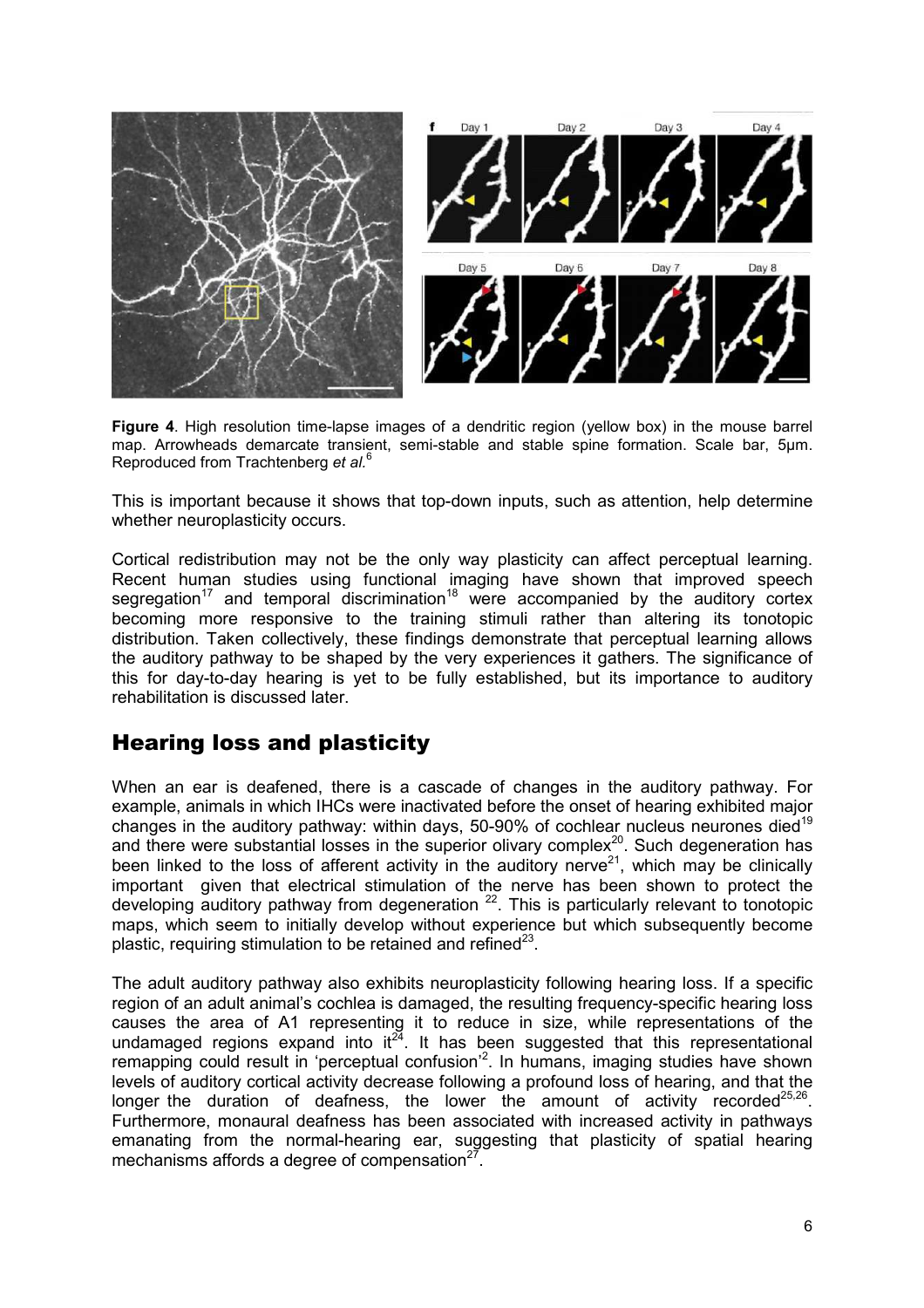

**Figure 5**. Visual stimuli activating the auditory cortex of deaf subjects. Anatomical scans (axial, coronal and sagittal) are shown averaged across all deaf and hearing subjects. Scale bar shows functional intensity value. Reproduced from Finney *et al*. 31

## Cross-modal plasticity

Cross-modal plasticity is a particular kind of plasticity that involves neural reorganisation *between* senses following sensory deprivation. In these instances, there is a reduction in the neural representation of the deprived sense which is mirrored by increased representation of intact senses<sup>28</sup>. This form of plasticity is important to the auditory pathway, particularly early in development. For example, individuals born blind show greater connectivity between their visual and auditory cortices<sup>29</sup>, resulting in auditory processing being distributed between the two systems<sup>30</sup>. This increased representation is thought to underlie the enhanced auditory abilities of the blind, such as their improved identification of speech sounds<sup>29</sup>.

Cross-modal plasticity is similarly important to the deaf. fMRI studies have shown that the auditory cortex of a congenitally deaf individual is partially taken over by visual representations<sup>31</sup> (see figure 5). However, some aspects of language processing are retained in A1: an fMRI study found that totally deaf subjects had activation in both their visual and auditory cortices when they observed sign language $^{32}$ .

The reallocation of neural resources described here is greatest, and potentially irreversible, during early periods of development when high levels of neuroplasticity mean that more gross remapping can occur. This has major implications for the age at which cochlear implants (CIs) are optimally implanted.

## Cochlear implants: plasticity and age at implantation

CIs are surgically implanted electronic prostheses that directly stimulate the auditory nerve<sup>23</sup>. They have provided hearing to more than 120,000 deaf people<sup>23</sup>, but they do not work well in all patients. They are most successful in two groups: post-lingually deaf individuals and prelingually deaf individuals implanted at a young  $age^{23}$ . Individuals with pre-lingual deafness  $implanted$  in later life enjoy improved sound awareness and lip-reading<sup>23</sup>, but are usually incapable of understanding speech<sup>33</sup>. This dichotomy is thought to reflect the developing brain's greater plasticity, which in turn has a number of consequences.

First, it governs the extent to which the auditory pathway is shaped by cross-modal plasticity. If individuals with pre-lingual deafness are implanted early in life, the auditory input from the CI supports development of the auditory pathway and prevents significant cross-modal remapping, eventually enabling them to use the CI input to recognise speech<sup>34</sup>. In contrast, individuals implanted later have no auditory input to suppress substantial cross-modal plasticity, so benefit much less<sup>23</sup>. Second, up to 15 years of learning is required to establish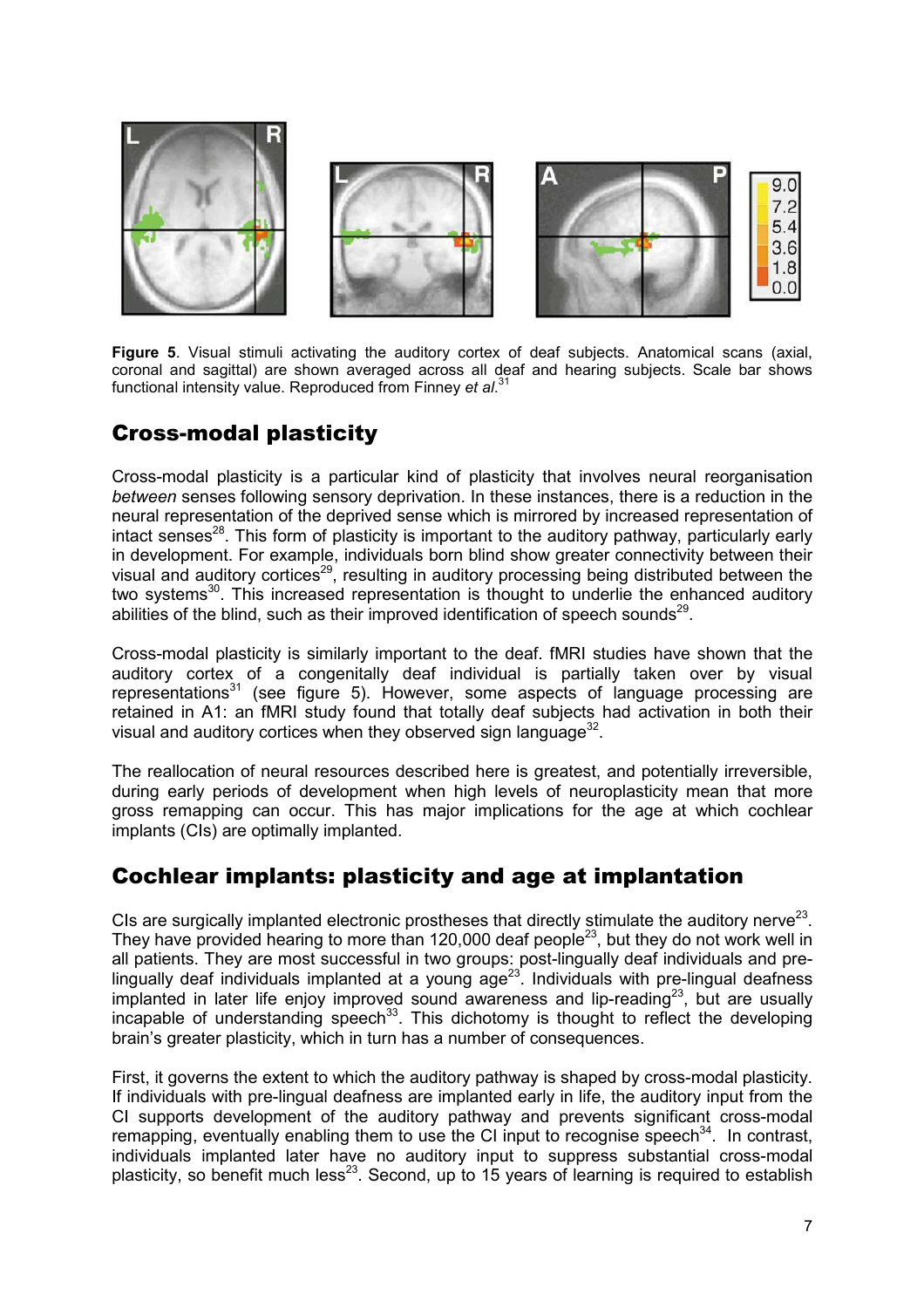the complex pattern-recognition needed to perceive speech, especially if the input is distorted, as it is in  $CIs<sup>35</sup>$ . Pre-lingually deaf individuals implanted later in life have to acquire this pattern-recognition when neuroplasticity is lower and learning is consequently harder and less successful<sup>23</sup>.

In order to avoid cross-modal plasticity irrevocably shaping the auditory pathway and to take advantage of the ease with which young children learn, it is important that people with prelingual deafness are implanted as young as is feasible. It is thought that there is a critical period ending around 3.5 years-of-age during which the auditory pathway is maximally sensitive $^{36}$ , so ideally implants should be in place by this age, if not younger $^{37}$ .

In comparison, no such urgency exists for post-lingually deaf people. By the time language has been acquired, the plasticity of the developing auditory pathway has diminished, so subsequent deafness only results in limited cross-modal change<sup>38</sup>. Furthermore, these individuals will have had their childhood to acquire the pattern recognition needed to recognise speech, so are better able to make use of the impoverished CI input<sup>23</sup>. Indeed, the performance of post-lingually deaf people implanted later in life is comparable to younger recipients<sup>39</sup>, demonstrating the adult auditory pathway's capacity to undergo neuroplastic change<sup>40</sup>.

## Harnessing plasticity to improve auditory rehabilitation

Recent evidence suggests that plasticity induced by perceptual learning could improve rehabilitation of people with hearing aids<sup> $41$ </sup> and  $C1s<sup>42</sup>$ . In the latter, auditory training using speech-based stimuli led to improvements in speech perception for all CI users, regardless of the age at implantation. Unfortunately, the sample size was small, but further support comes from studies showing that auditory training improves normal-hearing listeners' ability to recognise 'vocoded speech'43,44,45. While some argue that vocoded speech-perception in normal-listeners replicates CI performance quite well<sup>46</sup>, it remains unclear whether it provides a good model for CI-users response to training<sup>23</sup>. Nevertheless, these studies suggest that 'harnessing plasticity' via perceptual learning may help CI-users to make better use of the input derived from their implants.

### **Discussion**

The high level of neuroplasticity during early development can be viewed as a 'mixed blessing.' Among other things, it allows our auditory pathway to tune itself to our environment<sup>4</sup>, compensate for our growth<sup>5</sup>, even support learning of our native language<sup>13</sup>. Conversely, it means that early disruption has the potential to radically impair auditory pathway development<sup>19,20</sup> which, owing to critical periods, cannot be undone<sup>8</sup>. Luckily, the early implantation of CIs attests to how such plasticity may be turned to our advantage<sup>23</sup>.

While greater stability of the adult pathway seems desirable<sup>3</sup>, residual plasticity appears to underlie adults' perceptual learning<sup>16,17,18</sup>, which is highly relevant to programmes aimed at maximising the benefits of hearing aids<sup>41</sup> and  $\text{Cls}^{42,43,44,45}$ . Adult plasticity may also be a benefit when it follows unilateral deafness by affording a degree of compensation<sup>27</sup>. However, the representational remapping occurring after frequency-specific hearing loss<sup>24</sup> may be detrimental, with some suggesting it causes 'perceptual confusion'<sup>2</sup>.

There are more examples of plasticity than could be discussed here, such as its possible role in tinnitus<sup>47</sup>, or its importance to new hearing prostheses<sup>23</sup>. However, the examples cited have hopefully demonstrated that plasticity is relevant to every stage of the auditory pathway's development, from infancy into adulthood, in both health and disease.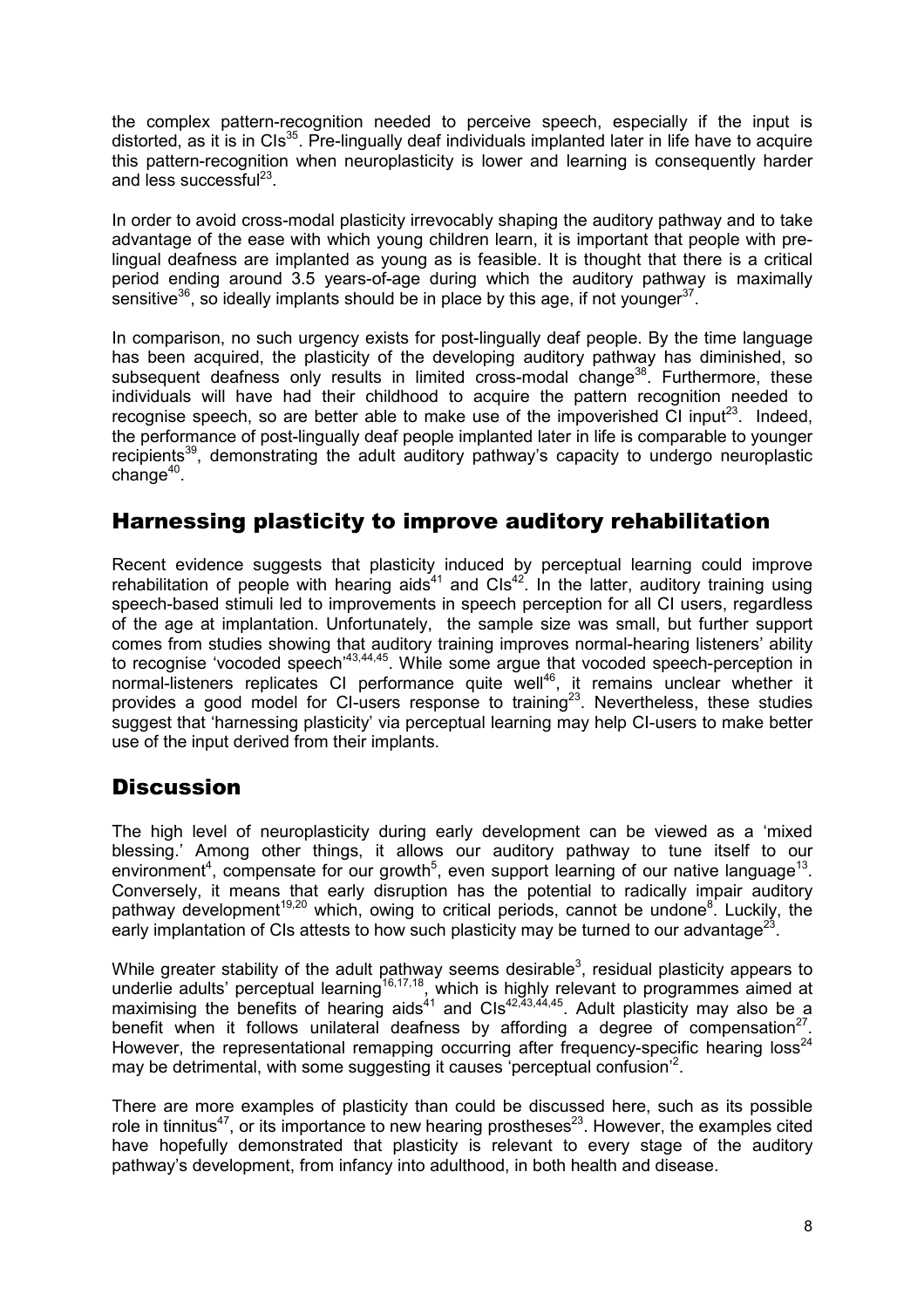## **References**

- 1 Royal National Institute for Deaf People (2011). Most recent estimate from RNID website: http://www.rnid.org.uk/information\_resources/aboutdeafness/statistics/
- 2 Tremblay KL, Kraus N (2002). Beyond the ear: central auditory plasticity. Otorinolaringol; 52: 93-100
- 3 Dahmen JD, King AJ (2007). Learning to hear: plasticity of auditory cortical processing. Current Opinion in Neurobiology; 17: 456-64
- 4 Zhang LI, Bao S, Merzenich MM: Persistent and specific influences of early acoustic environments on primary auditory cortex. Nat Neurosci 2001, 4:1123-1130.
- 5 King AJ, Parsons CH, Moore DR (2000). Plasticity in the neural coding of auditory space in the mammalian brain. Proceedings of the National Academy of Sciences of the United States of America; 97:11821-11828
- 6 Trachtenberg JT, Chen BE, Knott GW, Feng G, Sanes JR, Welker E, Svoboda K (2002) Long-term in vivo imaging of experience-dependent synaptic plasticity in adult cortex. Nature; 420:788-794
- 7 Antonini A & Stryker MP (1993). Rapid remodelling of axonal arbors in the visual cortex. Science; 260:1819–1821.
- 8 Knudsen EI (2004). Sensitive periods in the development of the brain and behaviour. Journal of Cognitive Neuroscience; 16:1412-1425.
- 9 Ladefoged, P (2004). Vowels and Consonants: An Introduction to the Sounds of Language 2nd edn (Blackwell, Oxford, UK)
- 10 Kuhl PK (2004). Early language acquisition: cracking the speech code. Nat. Rev. Neurosci. 5: 831–843.
- 11 Miyawaki K. et al. (1975). An effect of linguistic experience: the discrimination of /r/ and /l/ by native speakers of Japanese and English. Percept. Psychophys. 18, 331– 340
- 12 Best C & McRoberts GW (2003). Infant perception of non-native consonant contrasts that adults assimilate in different ways. Lang. Speech 46, 183–216
- 13 Kuhl PK, Tsao FM, Liu HM, Zhang Y & De Boer B (2001). Language/ culture/ mind/ brain. Progress at the margins between disciplines. Ann. NY Acad. Sci. 935, 136–174
- 14 Hensch TK (2004). Critical period regulation. Annual Review of Neuroscience; 27: 549–579.
- 15 Holtmaat AJGD, Trachtenberg JT, Wilbrecht L, Shepherd GM, Zhang X, Knott GW, Svoboda K (2005). Transient and persistent dendritic spines in the neocortex in vivo. Neuron; 45: 279-291.
- 16 Recanzone GH, Schreiner CE, Merzenich MM (1993). Plasticity in the frequency representation of primary auditory cortex following discrimination training in adult owl monkeys. Journal of Neuroscience; 13: 87-103.
- 17 Alain C, Snyder JS, He Y, Reinke KS (2007). Changes in auditory cortex parallel rapid perceptual learning. Cereb Cortex; 17: 1074-1084
- 18 van Wassenhove V, Nagarajan SS (2007). Auditory cortical plasticity in learning to discriminate modulation rate. Journal of Neuroscience; 27: 2663-2672.
- 19 Tierney TS, Russell FA & Moore DR (1997). Susceptibility of developing cochlear nucleus neurons to deafferentation-induced death abruptly ends just before the onset of hearing. Journal of Comparative Neurology; 378: 295–306
- 20 Moore, DR (1992). Trophic influences of excitatory and inhibitory synapses on neurones in thevauditory brainstem. Neuroreport; 3: 269–272
- 21 Hyson RL & Rubel EW (1989). Transneuronal regulation of protein synthesis in the brainstem auditory system of the chick requires synaptic activation. Journal of Neuroscience; 9: 2835–2845
- 22 Leake PA, Stakhovskaya O, Hradek GT & Hetherington AM (2008). Factors influencing neurotrophic effects of electrical stimulation in the deafened developing auditory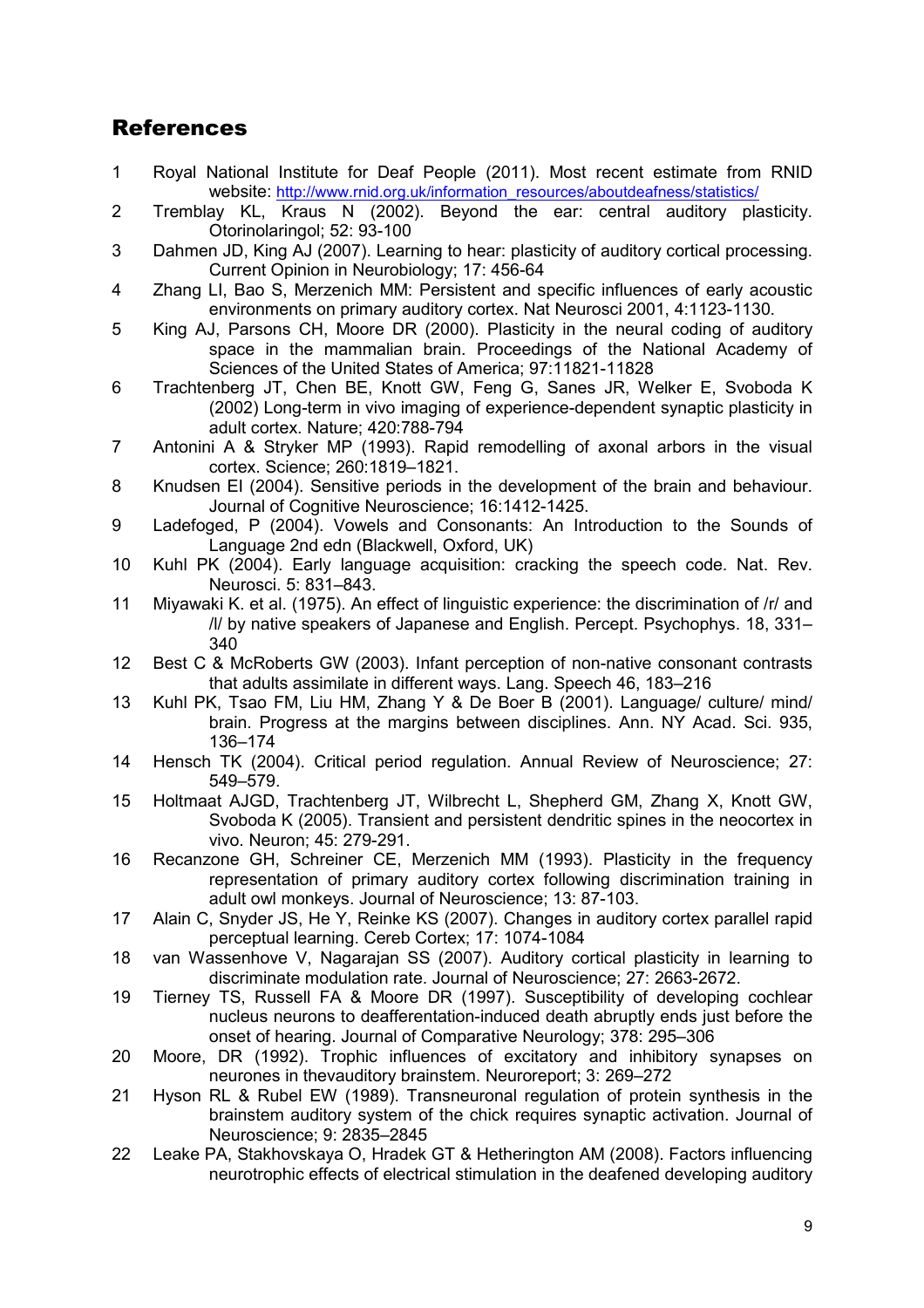system. Hear. Res.; 242: 86–99.

- 23 Moore DR, Shannon RV (2009). Beyond cochlear implants: awakening the deafened brain. Nature Neuroscience; 12 (6): 986-91
- 24 Kamke MR, Brown M, Irvine DRF (2005). Basal forebrain cholinergic input is not essential for lesion-induced plasticity in mature auditory cortex. Neuron; 48: 675-686.
- 25 Giraud AL, Truy E, Frackowiak R (2001) Imaging plasticity in cochlear implant patients. Audiol. Neurootol. 6, 381–393.
- 26 Lazeyras F, Boex C, Sigrist A, Seghier ML, Cosendai G, Terrier F, Pelizzone M, (2002). Functional MRI of auditory cortex activated by multisite electrical stimulation of the cochlea. Neuroimage 17, 1010–1017.
- 27 Ponton C, Juha-Pekka V, Tremblay K, Khosla D, Kwong B, Don M (2001). Plasticity in the adult human central auditory system: Evidence from late-onset profound unilateral deafness. Hearing Research; 154: 32-44
- 28 Kujala T, Alho K, Naatanen R (2000). Cross-modal reorganization of human cortical functions. [Review]. Trends in Neuroscience; 23: 115–20
- 29 Hugdahl K, Ek M, Takio F, Rintee T, Tuomainen J, Haarala C, Hämäläinen H. (2004). Blind Individuals show enhanced perceptual and attentional sensitivity for identification of speech sounds. Cognitive Brain Research; 19: 28-32
- 30 Gougoux F, Belin F, Voss P, Lepore F, Lassonde M, Zatorre RJ (2009). Voice perception in blind persons: A functional magnetic resonance imaging study. Neuropsychologia; 47 (13): 2967-74
- 31 Finney EM, Fine I, Dobkins KR (2001). Visual stimuli activate auditory cortex in the deaf. Nature Neuroscience; 4: 1171-1173.
- 32 Lambertz N, Gizewski ER, de Greiff A, Forsting M (2005). Cross-modal plasticity in deaf subjects dependent on the extent of hearing loss. Cognitive Brain Research; 25:884-890
- 33 Zwolan TA, Kileny PR, Telian SA (1996). Self-report of cochlear implant use and satisfaction by prelingually deafened adults. Ear Hear; 17: 198–210.
- 34 Doucet ME, Bergeron F, Lassonde M, Ferron P, Lepore F (2006). Crossmodal reorganization and speech perception in cochlear implant users. Brain; 129:3376-3383
- 35 Eisenberg LS, Shannon RV, Martinez AS, Wygonski J & Boothroyd A (2000). Speech recognition with reduced spectral cues as a function of age. J. Acoust. Soc. Am. 107, 2704–2710.
- 36 Eggermont JJ, Ponton CW (2003). Auditory-evoked potential studies of cortical maturation in normal hearing and implanted children: correlations with changes in structure and speech perception. Acta Otolaryngol. 123, 249–252
- 37 Dettman S J, Pinder D, Briggs R J, Dowell R C, Leigh J R (2007). Communication development in children who receive the cochlear implant younger than 12 months: risks versus benefits Ear Hear. 28 11S–18S
- 38 Giraud AL, Price CJ, Graham JM, Truy E, Frackowiak RS (2001). Cross-modal plasticity underpins language recovery after cochlear implantation. Neuron; 30: 657–63.
- 39 Leung J, Wang NY, Yeagle JD, Chinnici J, Bowditch S, Francis HW, Niparko JK, (2005). Predictive models for cochlear implantation in elderly candidates. Arch. Otolaryngol. Head Neck Surg. 131, 1049–1054
- 40 Fallon JB, Irivine RF, Shepherd RK (2009). Neural prostheses and brain plasticity. Journal of Neural Engineering; 6: 1-10
- 41 Henderson Sabes J & Sweetow, RW (2007). Variables predicting outcomes on listening and communication enhancement (LACE) training. International Journal of Audiology; 46: 374–383
- 42 Fu QJ & Galvin JJ (2008). Maximizing cochlear implant patients' performance withadvanced speech training procedures. Hear. Res. 242, 198–208
- 43 Davis MH, Johnsrude IS, Hervais-Adelman A, Tayler K & McGettingan C (2005).